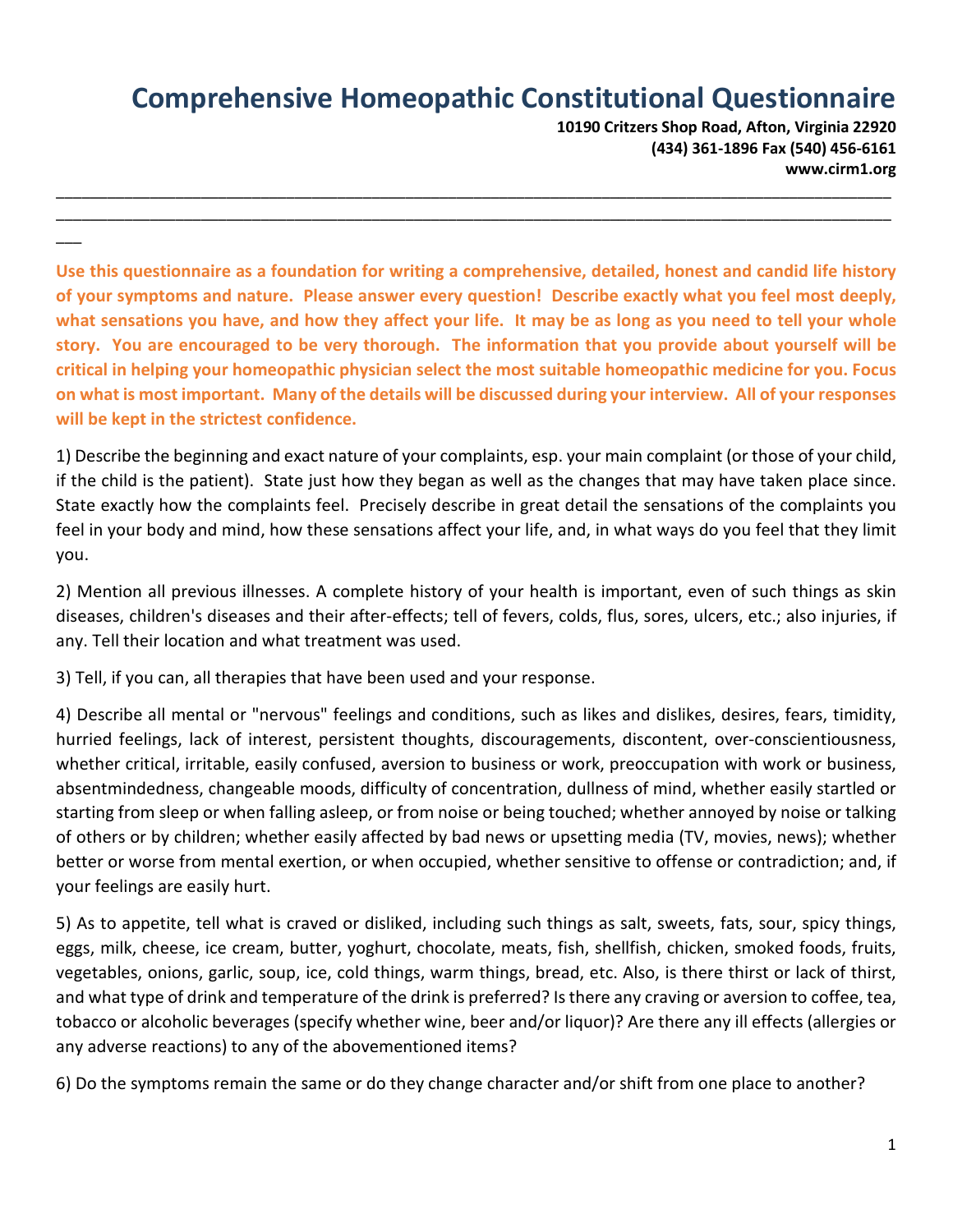7) Describe all pains; what kind, what exactly it feels like, e.g., burning, stinging, throbbing, aching, bursting, stitching, stabbing, tearing, needle-like, tearing, etc., and whether constant, changeable, or periodical; also, in what direction it may go or extend, if any; whether it comes slowly or suddenly and also how it leaves. Mention those things that make the pain either better or worse, such as the effects of heat, cold, weather, time of day, pressure, touch, motion, position, etc.

8) Write down the time of day, night, month or season that you are better or worse; whether before or after eating, sleeping, moving, resting, exercising, when occupied, when thinking of your complaint, etc. Write just what things or conditions make you feel worse and whatever relieves the pain or sickness. This is important!

9) How are you affected by different kinds of weather, by cold, heat, dryness, humidity, an approaching storm, during and/or after storms, thunderstorms, frost, cloudiness, seashore, low or high altitudes, etc.?

10) Sensations are very important information! State just what kind, where, at what time they are better or worse, and whatever makes them better or worse. Tell about all sensations, however slight, strange, rare or peculiar, such as "as if Theselliar, such as "as if mean on the e.g., sensations as if cobwebs on face, peculiar

sensations as if a body part is enlarged or feels smaller, sensations as if something alive inside the abdomen or inside the chest or inside the head, sensations as if someone behind you, etc.

11) In skin, scalp, or nail problems, tell the exact location, color, whether dry or moist, thick or thin, scaly, crippled, pimply, blistered, with or without discharged matter, warts or growths, appearance of surrounding skin; whether itching, burning, stinging, worse or better from scratching, and what else makes it better or worse, such as heat, the heat of the bed, cold, exercise, wool, water, etc. Tell of any enlarged veins, etc.

12) Describe discharges of any part, whether slight or heavy, the color, odor; if thick or thin, gluey or sticky; if causing redness or burning, rawness; color or stain; and what makes it better or worse and when.

13) Urine: whether pain before, during or after passing, color, odor, appearance, quantity, sediment, frequency, urgency (if hurried).

14) Bowel condition: color, odor, hard, dry, large, pasty, bloody, frothy, slimy, thin, watery, slender, flat, etc. How often, at what times worse or better, or how affected by certain circumstances; whether difficult, incomplete, urging without result; if the stool slips back in, if prevented by spasm of the rectum; or anything else peculiar.

15) Women are to give age at first menstrual period, how far apart, then and now; whether pain before, during, or after, then and now, and where; also where the pain may extend to, as to the back, sides, groins, thighs, etc. What kind of pain (see #7), what relieves or aggravates, how often the pains come. Tell whether there have been miscarriages. Tell how you feel in general, before, during and after the periods; sex desire or aversion, whether intercourse is normal, unsatisfactory, or painful.

16) Men are to give particulars as to male organs, if anything is not normal; whether any former disease or abuse; effect of intercourse; strength of sexual drive; frequency of masturbation; night discharges, etc.

17) Describe the effects of heat, cold, weather, bathing, getting wet, exposure to drafts, the sun, lying down, motion, beginning motion, the effects of perspiration; whether prone to lassitude, weakness or weariness and the effects of activity. Are you greatly influenced by being at the seashore or mountains?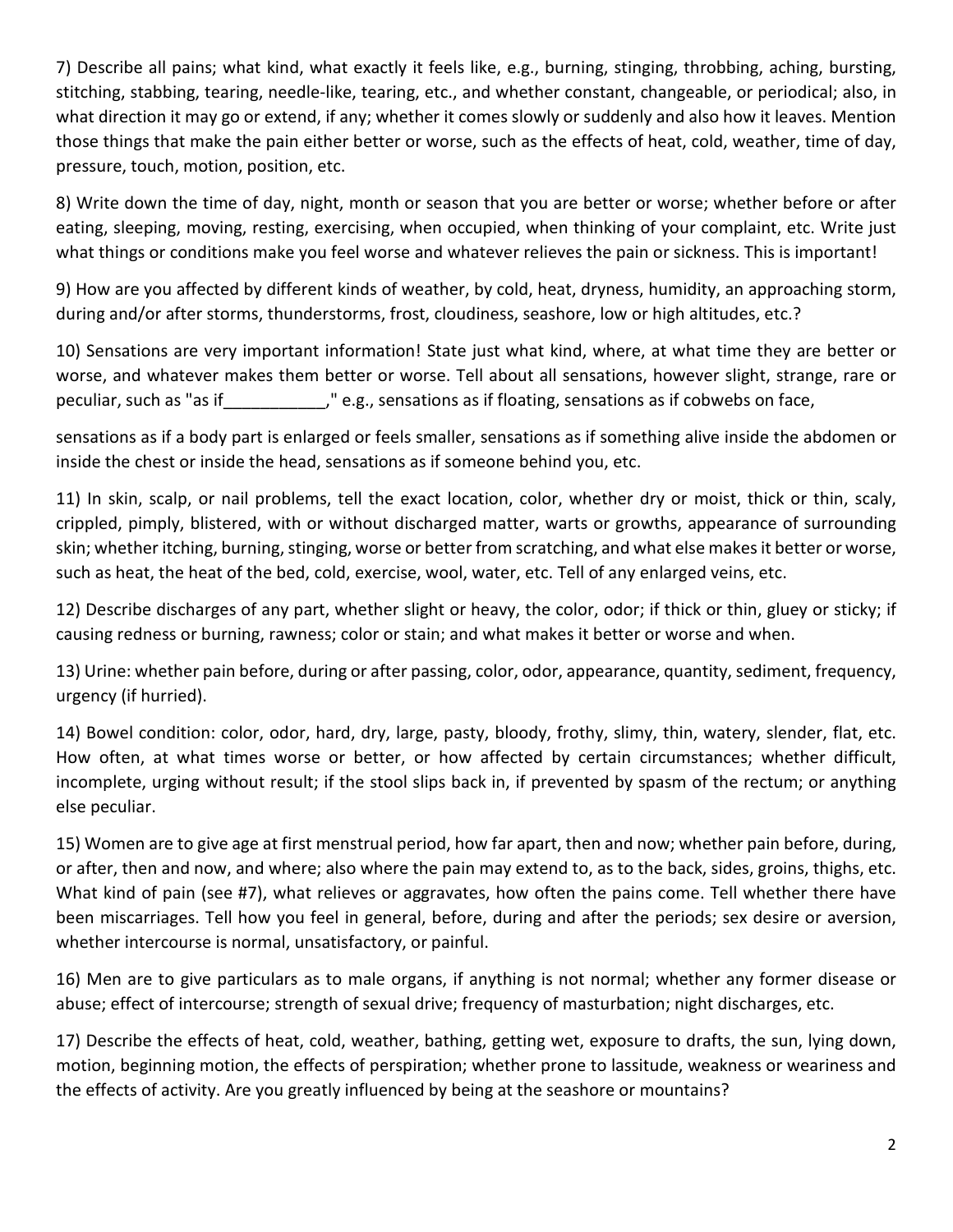18) Describe the details of your sleep. Do you sleep well or poorly? Do you have trouble falling asleep or staying asleep? Do you waken at a certain hour? In what manner; e.g., as from fright, from a dream, from a sensation of heat, from a physical pain or other sensation? In what position do you sleep? Do you stay covered or uncover? Do you uncover your feet at night? Are there any peculiarities associated with sleep, such as teeth grinding, perspiration, salivation (drooling), jerking, restlessness, talking or walking? Do you dream? Do you have any recurring dreams or dreams of a similar nature; i.e., similar theme, same object or person reappears, etc.? Please describe your dreams in some detail and how you believe their meaning(s) relates to your waking life. Mention any other peculiarities of sleep.

19) Describe yourself (separate from the illness); what you feel are your central, personal strengths and weaknesses; include a summary of your life history focusing upon the most important events in your life - major grief and losses, disappointments, the worst thing(s) that has (have) happened to you, and about your childhood. Discuss what is most important to you in life; also describe your favorite pastimes and passions, and your goals and aspirations for your life.

20) Please describe your personality and emotional nature in great detail. Tell about all your positives and negatives. What are the most stressful things in your life and how do you react to them? What are your main, most troublesome stresses, mental and emotional problems and/or limitations? Everyone, including you, has such limitations, i.e., character flaws and quirks, to varying degrees. Describe clearly how much, to what degree, to what intensity, and to what depth your main stresses, mental and emotional problems and/or limitations have affected and continue to affect your life experiences? Give examples. What sensations do you feel in your body due to these stresses, problems or limitations? What aggravates, relieves or changes in any way these sensations in your body? Please be very honest, humble and forthcoming, and do not hide anything. The more truthful and revealing that you are, the more accurate will be the analysis and selection of your most effective, and curative, constitutional homeopathic medicine.

21) Please write a narrative summarizing your principle complaints and the "reason" you think you became ill. How did your life situations, in the past or present, cause any stresses you may have experienced and/or developed any qualities and/or behaviors, e.g., selfishness, stubbornness, fearfulness, etc., in you that might have contributed to your illness. Similarly, did any physical, chemical, or biological trauma(s) contribute to your illness? Describe the significance of your illness to you, what your emotional reactions are to it, and what are your worries in regard to it.

22) What aspects of yourself and your moods are not pleasant to you? How do you imagine that your moods affect other people? Please give examples. Please describe in detail your daily moods. Tell about what makes your mood change?

23) Tell about what in Nature that you like most? What in Nature do you relate to most, and how do you relate to it?

24) Tell about what animals that you like most? What animals do you hate and/or fear most? What animal features and characteristics do you relate to most? What animal would you most like to be? What size, shape and color animal would you like to be? Imagining that you were that animal, what would you be like, i.e., your nature, attitude, behavior, etc.?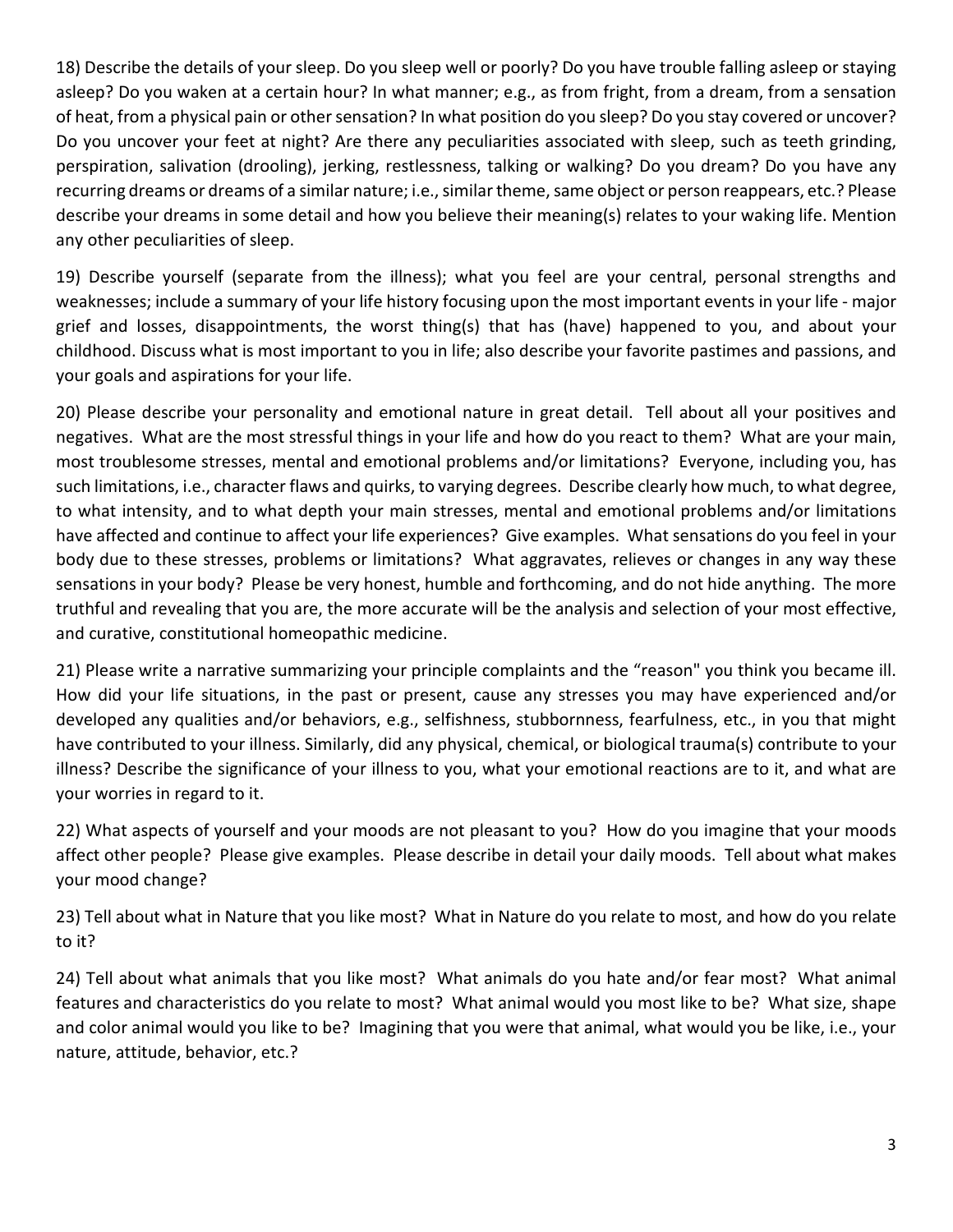25) To what things are you most sensitive, emotionally and mentally? What have others said that you seem to be sensitive to in life? What are your feelings and physical sensations regarding your sensitivities? Please give clear examples.

26) Please give a clear and detailed picture of your life at home and at work. What is your relationship with every member of your family, your friends and your colleagues? What do you feel about your work, your relatives and the members of your family, and how do they impact your life?

27) What are your most stressful, family and/or work relationships and situations, how do react to them and how do they affect you? Please answer in as much detail as possible. This is extremely important to understand your nature!

28) Please tell about your dreams and give specific details. Describe your feelings in the dreams. Tell about at least one dream from your entire life that had an impact upon you. Describe any and all dreams and/or daydreams that you would never ever want to have. Use your imagination.

29) What are your strongest anxieties, fears and worries? Everyone has these feelings, including you, so please be honest and reveal them. How do they affect your life? What physical symptoms do you have when anxious and fearful? What happens to you when you are startled or scared? Tell about any fears that someone would never ever want to have. Use your imagination.

30) Any panic attacks? Please describe in detail how you feel in your body during a panic attack.

31) How do you feel and behave before meetings, appointments, exams and/or social events?

32) In what situations do you feel impatient and/or frustrated? How do you behave with these feelings?

33) In what situations have you felt and do you feel suspicious, jealous and/or envious? Please describe.

34) In what ways are you affected by and what do you do spontaneously in reaction to criticisms?

35) What do you feel about socializing in public? Timid, introverted, extroverted, wallflower, life of party, etc.? Please describe.

36) What do you feel about making and maintaining friendships? How do friends affect you? Please describe.

37) In what situations have you been and do you feel aggressive? How aggressive do you tend to get, verbally and/or physically? Please give examples.

38) In what situations have you been and do you tend to be depressed, sad, gloomy, brooding and despairing? Please describe in detail. What is the effect of crying upon you? Have you ever thought of suicide? In what ways did you imagine putting an end to your life? Have you ever made any suicide attempts, and, if so, please describe? What happened exactly?

39) What do you feel inside you when you are alone? How do you behave?

40) What is your sensation inside when you suppress your anger? Sadness? Fear? Your needs?

41) What are your passions in life? What makes you most happy? Please give life examples.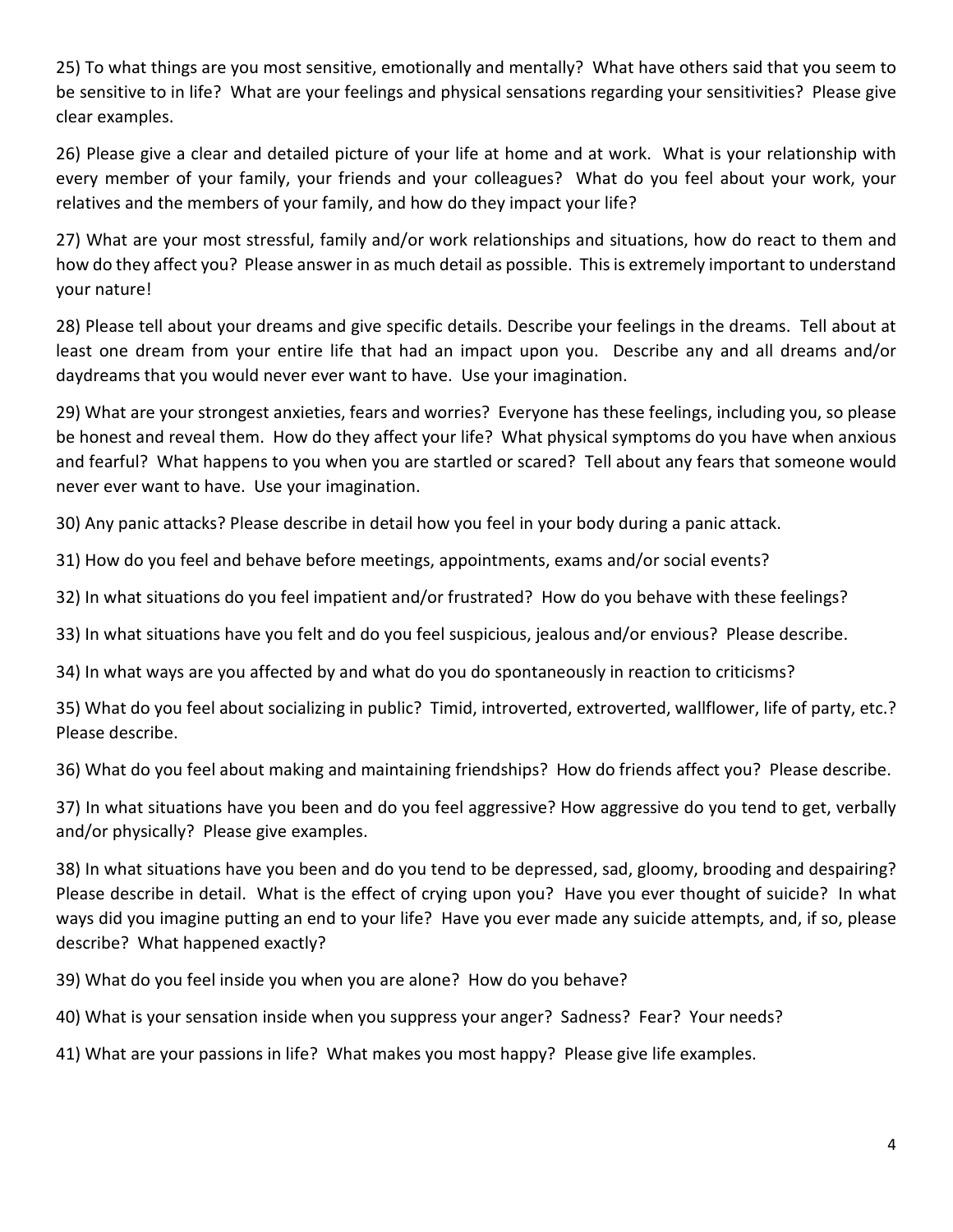42) What are your hobbies, interests and what do you do for recreation? Describe what attracts you to that activity and how it makes you feel inside, exactly what sensations it gives you. What hobbies, interests and recreational activities do you dislike or avoid, and why exactly?

43) To what degree are you sympathetic? About what are you sympathetic? Give examples.

44) What do you feel about events in the world, on TV, in other media? How do they affect you?

45) In what situations do you lose your temper? What physical symptoms do you have when you get angry? In what situations do you feel revengeful? How long do you hold a grudge?

46) In what life situations have you been mocking, sarcastic and sharp-tongued? In what situations have you been cruel? Please describe and give examples. How do others see you in this regard?

47) What do you feel about plants, flowers and greenery? What part do they play in your life? What is your most favorite plant and why? What is your most disliked plant and why?

48) What do you feel about music, dancing and art? What parts do they play in your life? What special talents do you have? Are you using them, and if not, why not? What do you feel about your artistic abilities and expression?

49) What do you feel about colors? What part do they play in your life? What is your most favorite color and why? What is your most disliked color and why?

50) What do you feel about being in Nature? How does it affect your life?

51) In what ways are you affected emotionally by weather? Rainy, cloudy days? Thunderstorms? Wind?

52) Describe your sense of humor. In what ways are you affected by teasing and practical jokes?

53) How and what do you feel about being around people? In what situations and in what ways are you either quiet or talkative? In what situations are you shy, reserved, awkward, introverted, extroverted, impetuous, lacking or full of self-confidence, cowardly or courageous? Please give examples of each of these characteristics from your life experience.

54) In what situations are you impulsive? Describe exactly what sort of impulses you have, both good and bad, especially any impulses that trouble you, and/or others, in some way.

55) In what situations do you exaggerate the truth, boast or lie? Please give examples.

56) Describe your self-image and self-esteem. How has it changed over the course of your life?

- 57) What is your pace in life? Are you slow paced or hurried? Please give examples.
- 58) Describe your attitude and orientation toward sexuality. What role does sex play in your life?
- 59) What is your reaction to consolation, sympathy and compassion?
- 60) What is your reaction to contradiction or conflict? What do you feel and do when in conflicts?
- 61) In what situations are you a caretaker and/or peacemaker? Please describe in detail.
- 62) In what situations are you a follower or a leader? With what role are you most uncomfortable?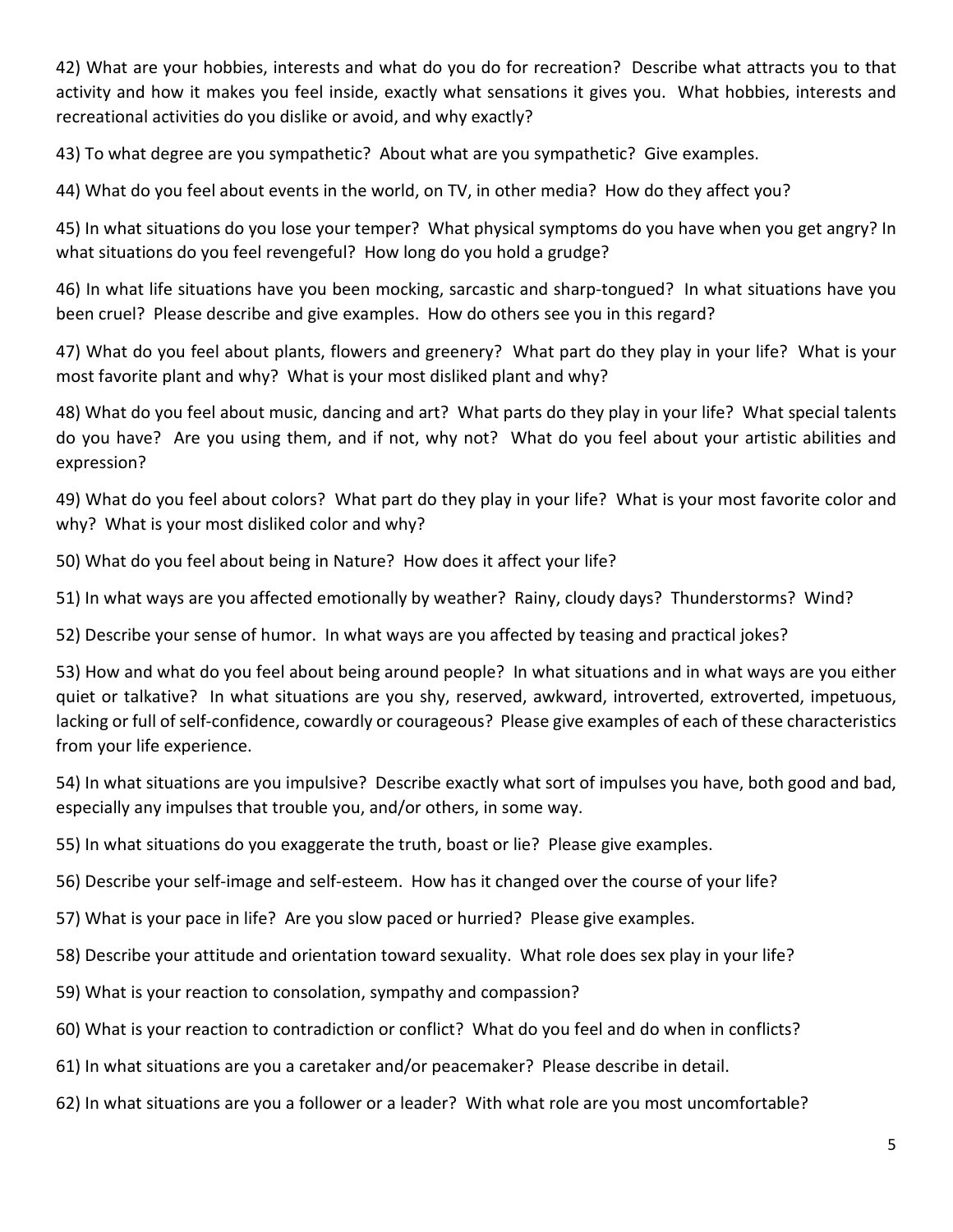63) In what ways are you affected by untidiness, dirt and disorder? What do you do?

64) In what ways are you organized or disorganized? Are you a completer or a procrastinator? Please give examples.

65) Please describe your daydreams and fantasies in great detail. What sort of daydreams and fantasies would someone never ever want to have? Feel free to use your imagination.

66) What was the most painful, disturbing experience in your life and describe its effects on you?

67) What were the most powerful, life transforming experiences you have had and what were their effects on you emotionally, mentally, physically and spiritually?

68) What is it that you dislike or hate the most? What sort of things do you most want to avoid? Give examples.

69) What is your short- and long-term memory like? Please describe any problems specifically.

70) Are you forgetful? If so, for what sort of things are you forgetful specifically?

71) How are your concentration, focus and attention? Please describe any problems. What sort of mistakes do you tend to make? What tend to be your weak points? What mistakes do you make when you speak, read or write? When in public versus private?

72) What have you regretted in your life? What would you like to change in your life?

73) What are your ambitions, goals, aims and hopes in life and to what extent have you been able to fulfill them? Tell what you feel about it? How do you envision your future?

74) Please describe any nervous habits that you have, e.g., nail-biting, etc.? What do they make you feel?

75) Please describe any unusual, peculiar or disturbing thoughts and/or ideas that you have and how they affect you? What thoughts and/or ideas would someone never ever want to have? Use your imagination.

76) What are your responsibilities in life? How do they affect you? How do you feel about them?

77) What are you concerned about in your personal life, your family life, your relationships, your career and your financial affairs? Give examples and describe exactly how they affect you.

78) What are your religious beliefs and in what ways do they influence your daily life?

79) Please describe your philosophy of life, and your political philosophy, in general, including your strongest beliefs, viewpoints and feelings. Give examples of your philosophical beliefs.

80) Please describe any other problems and concerns that you may have in detail, and exactly in what ways they make you feel, your bodily sensations, and how they affect your life.

\_\_\_\_\_\_\_\_\_\_\_\_\_\_\_\_\_\_\_\_\_\_\_\_\_\_\_\_\_\_\_\_\_\_\_\_\_\_\_\_\_\_\_\_\_\_\_\_\_\_\_\_\_\_\_\_\_\_\_\_\_\_\_\_\_\_\_\_\_\_\_\_\_\_\_\_\_\_\_\_\_\_\_\_\_\_\_\_\_\_

Thank you for your cooperation in completing this questionnaire! The more detailed, thorough, truthful, and candid are your answers, the better chance that your homeopathic physician has of discovering the correct, most deeply acting, individualized, constitutional homeopathic remedy to help relieve your suffering and support your true healing.